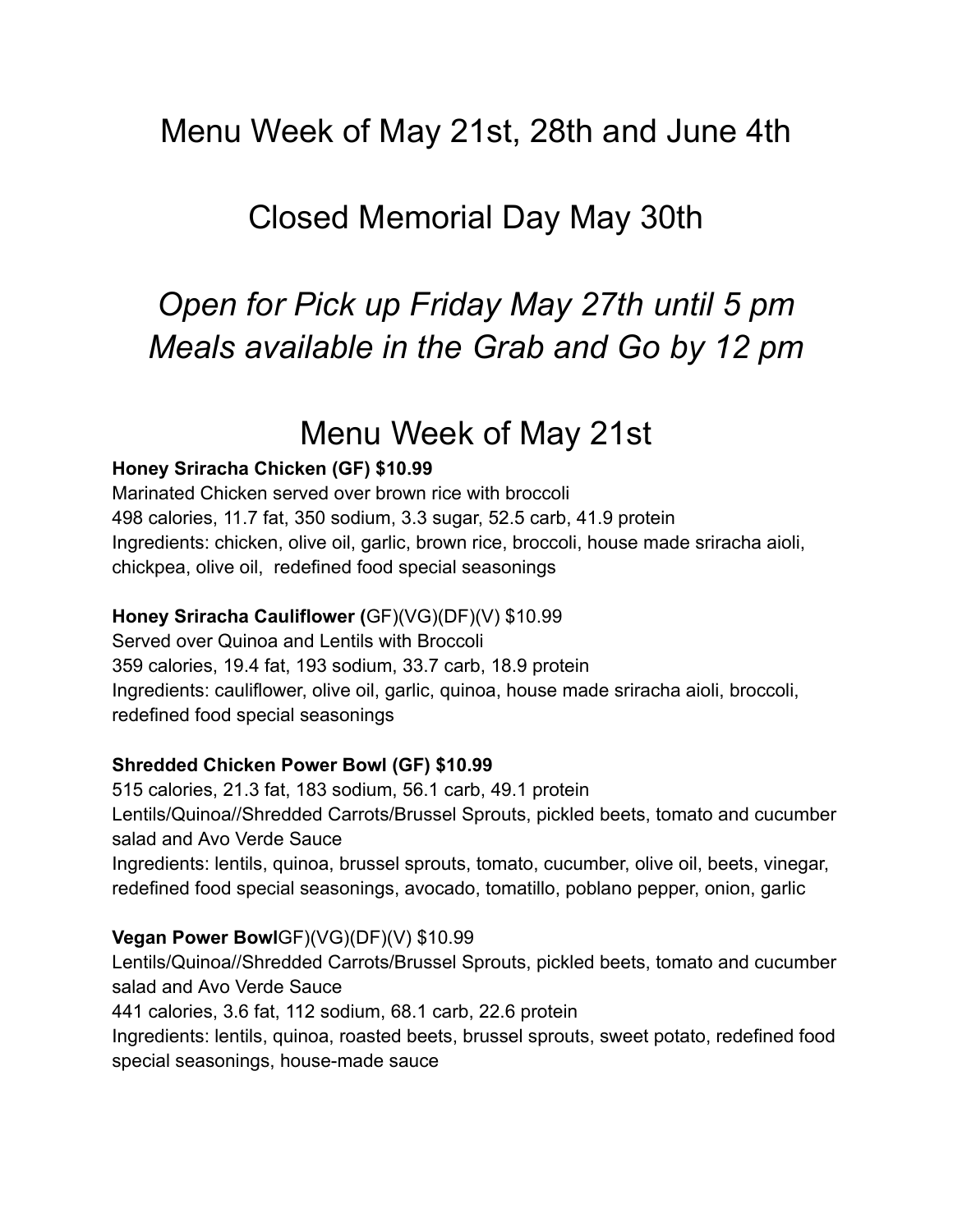### **Lemon Dill Salmon (GF)\$12.99**

504 calories, 16.3 fat, 103 sodium, 46.1 carb, 38.8 protein Ingredients: salmon, mashed potato, green beans, basil, garlic, onion, olive oil, dill, redefined foods special seasonings

#### **Roasted Turkey Meatballs (GF) \$10.99**

Slow Roasted Meatballs served with sweet potato and broccoli 461 calories, 15.1 fat, 141 sodium, 34.9 carb, 42.7 protein Ingredients: ground turkey, mashed potato, green bean, cream, olive oil, garlic, redefined food seasonings

Ingredients subject to Change. Please ask if you have allergies.

## Menu Week of May 28th

## **Butter Chicken: (GF)(DF) \$10.99**

Creamy Curried Chicken, Brown Rice, Seasonal Vegetable 542 calories, 13.9 fat, 113 sodium, 55.6 carb, 48.1 protein Ingredients: chicken, brown rice, celery, carrots, onion, sweet potato, cauliflower, redefined food special seasonings, butter, coconut milk

#### **Vegetable Butter Curry (GF)(VG)(V) \$10.99**

342 calories, 13.9 fat, 113 sodium, 55.6 carb, 12.4 protein Ingredients: quinoa, lentils celery, carrots, onion, sweet potato, cauliflower, redefined food special seasonings, butter, coconut milk

#### **Seared Chicken with Chili Lime Sweet Potato (GF) \$10.99**

548 calories, 23.9 fat, 373 sodium, 3.3 sugar, 55.4 carb, 53.5 protein Ingredients: chicken, sweet potato chili crunch, seasonal veggies, redefined food special seasonings, olive oil, gf soy sauce, onion, garlic broccoli

## **Sesame Orange Chickpea Stir Fry (GF)(VG)(V) \$10.99**

586 calories, 12.4 fat, 269 sodium, 117 carb, 20.8 sugar, 26.9 protein Ingredients: chick pea, brown rice, bok choy, green beans, mushrooms, redefined food special seasonings, olive oil, gf soy sauce, onion, garlic, orange, vegan mayo, ginger, vinegar

#### **Sesame Orange Turkey Meatballs (GF) \$10.99**

528 calories, 19.4 fat, 269 sodium, 48.6 carb, 41.1 protein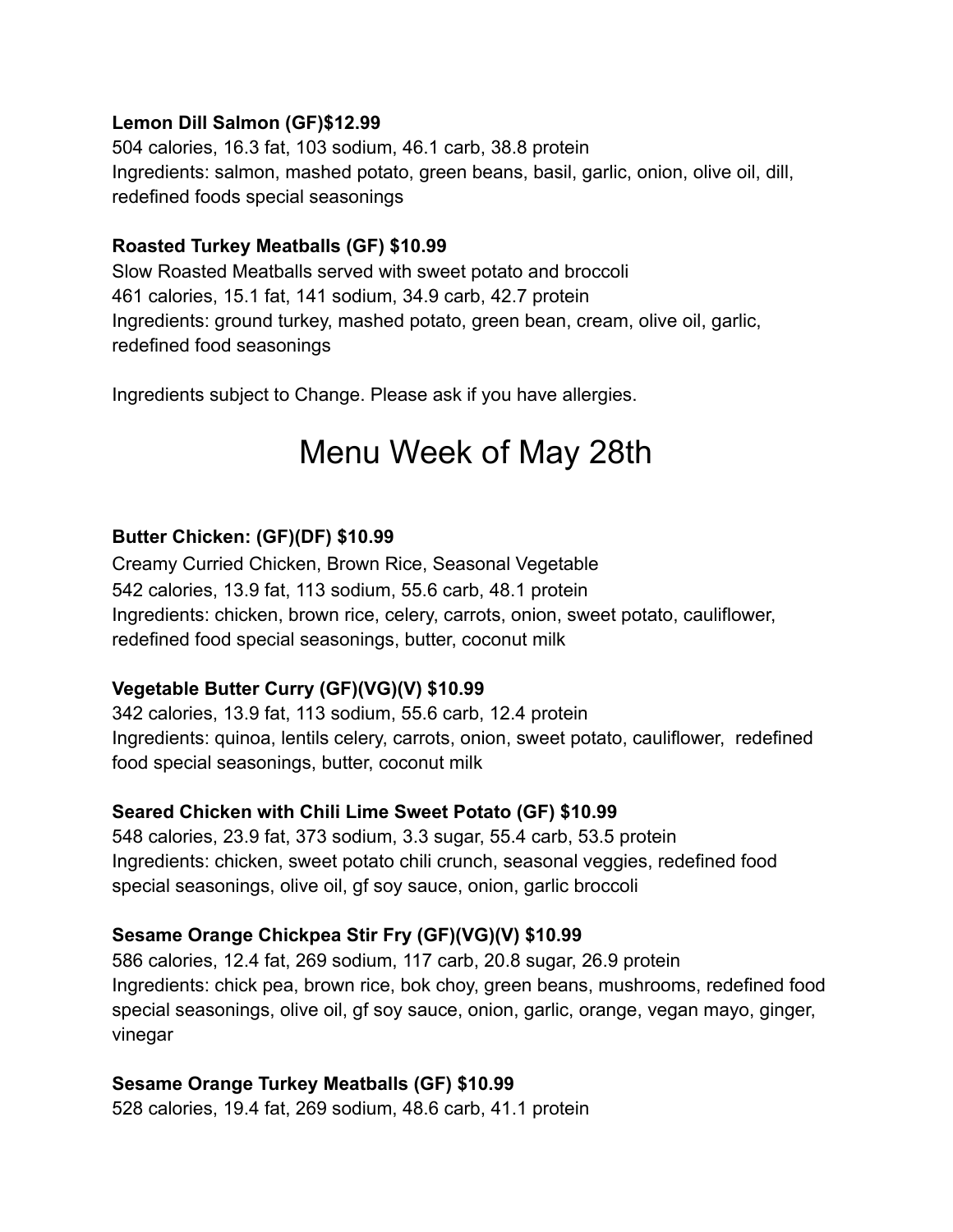Ingredients: ground turkey, brown rice, bok choy, green beans, mushrooms, redefined food special seasonings, olive oil, gf soy sauce, onion, garlic, orange, vegan mayo, ginger, vinegar

### **Citrus Roasted Mojo Pulled Pork (GF) \$10.99**

502 calories, 16.9 fat, 432 sodium, 36 carb, 48 protein Ingredients: pork, brown rice, plantains, garlic, salt, pepper, grapefruit, lemon, lime, organic cane sugar, paprika, onion powder, garlic powder, olive oil, arrowroot, redefined food special seasonings

Ingredients subject to Change. Please ask if you have allergies.

## Menu Week of June 4th

#### **Roasted Cauliflower Lasagna (GF)**

555 calories, 26.6 fat, 412 sodium, 48.1 carb, 31.5 protein Ingredients: GF pasta, ricotta, mozzarella, parmesan cheese, cauliflower, olive oil, garlic, tomato, egg, tomato, redefined food special seasonings

## **Honey-Sriracha Turkey Meatballs (GF)(DF)**

544 calories, 10.6 fat, 185 sodium, 37.4 carb, 26 protein Ingredients: ground turkey, brown rice, seasonal veggies, onion, redefined foods special seasonings, eggs, soybeans, organic cane sugar, GF bread crumb, honey, sriracha, mayo

#### **Carnitas Burrito Bowl (GF)**

532 calories, 16.9 fat, 298 sodium, 41 carb, 53 protein Ingredients: Pork, corn, black beans, brown rice, lime, cilantro, organic cane sugar,

apple cider vinegar, redefined food special seasonings, plantains

## **Chicken Satay(Peanut Sauce) (GF)(DF) \$10.99**

*marinated chicken breast/house satay sauce(scallion/peanuts/olive oil/sugar/sesame seeds/salt/soy sauce/coconut milk/* Marinated Chicken w/house peanut sauce, brown rice and broccoli

569 calories, 19.7 fat, 599 sodium, 41.4 carb, 49.4 protein